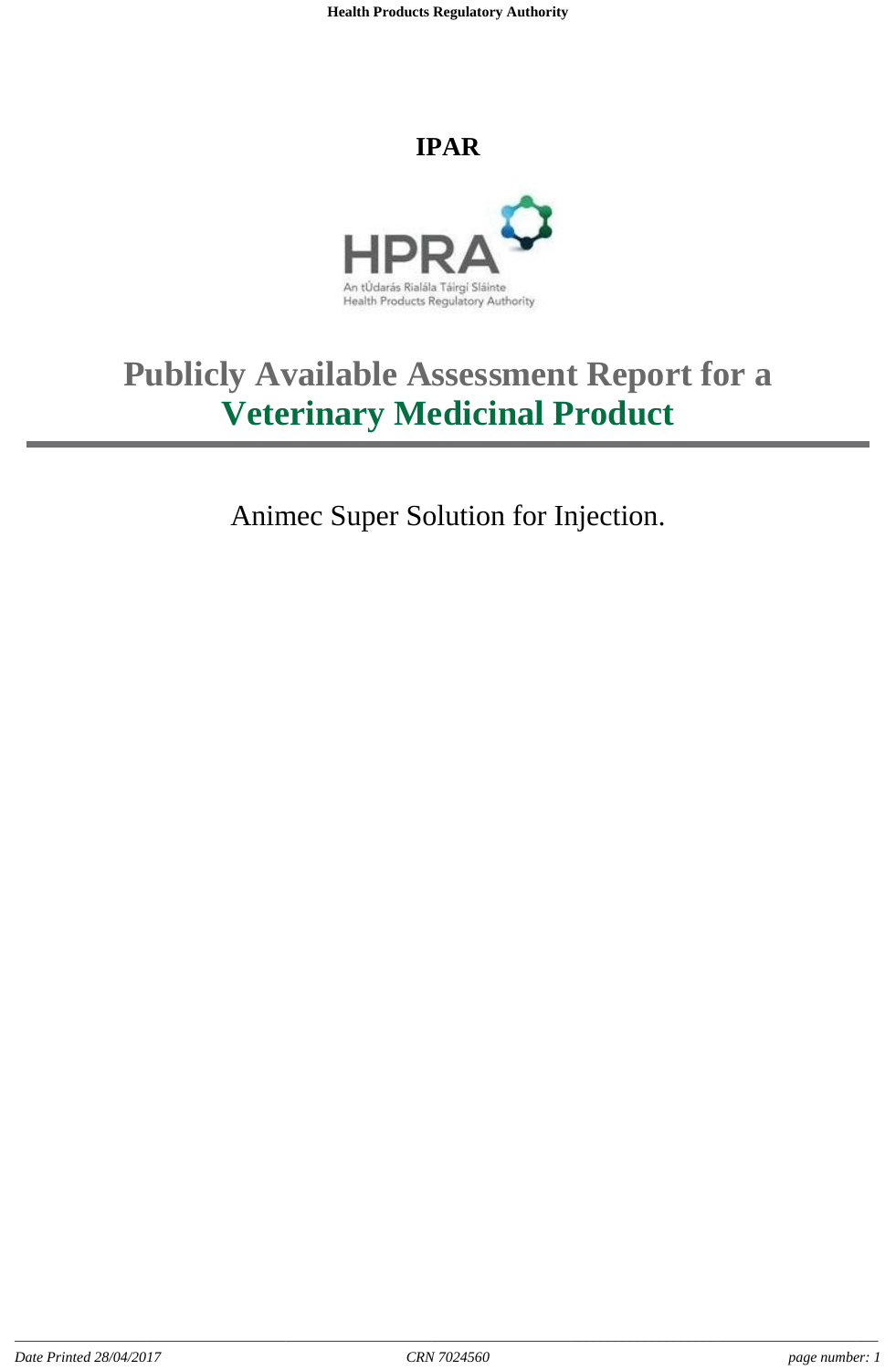| Name, strength and pharmaceutical form | Animec Super Solution for Injection                                     |  |
|----------------------------------------|-------------------------------------------------------------------------|--|
| Active substances                      | Ivermectin                                                              |  |
|                                        | Clorsulon                                                               |  |
| Applicant                              | <b>Chanelle Pharmaceuticals Manufacturing Limited</b>                   |  |
|                                        | Loughrea                                                                |  |
|                                        | <b>County Galway</b>                                                    |  |
|                                        | Ireland.                                                                |  |
| Legal basis of application             | Generic application in accordance with Article 13(1) of Directive       |  |
|                                        | 2001/82/EC as amended.                                                  |  |
| Date of Authorisation                  | $25th$ June 2010                                                        |  |
| Target species                         | Cattle                                                                  |  |
| Indication for use                     | For the treatment and control of gastrointestinal roundworms,           |  |
|                                        | lungworms, liver fluke, eye worms, warbles, mange mites and sucking     |  |
|                                        | lice. Also as an aid in the control of some biting lice and mange mite. |  |
| ATC vet code                           | <b>OP54AA51</b>                                                         |  |

## **PUBLIC ASSESSMENT REPORT**

The Public Assessment Report reflects the scientific conclusion reached by the HPRA at the end of the evaluation process and provides a summary of the grounds for approval of the marketing authorisation for the specific veterinary medicinal product. It is made available by the HPRA for information to the public, after the deletion of commercially confidential information. The legal basis for its creation and availability is contained in Article 25.4 of EC Directive 2001/82/EC as amended by Directive 2004/28/EC for veterinary medicinal products. It is a concise document which highlights the main parts of the documentation submitted by the applicant and the scientific evaluation carried out by HPRA leading to the approval of the product for marketing in Ireland.

The Summary of Product Characteristics (SPC) for this product is available on the HPRA's website.

## **I SCIENTIFIC OVERVIEW**

The product is produced and controlled using validated methods and tests, which ensure the consistency of the product released on the market.

It has been shown that the product can be safely used in the target species; the slight reactions observed are indicated in the SPC.

The product is safe for the user, the consumer of foodstuffs from treated animals and for the environment, when used as recommended. Suitable warnings and precautions are indicated in the SPC.

The efficacy of the product was demonstrated according to the claims made in the SPC. The overall benefit/risk analysis is in favour of granting a marketing authorisation.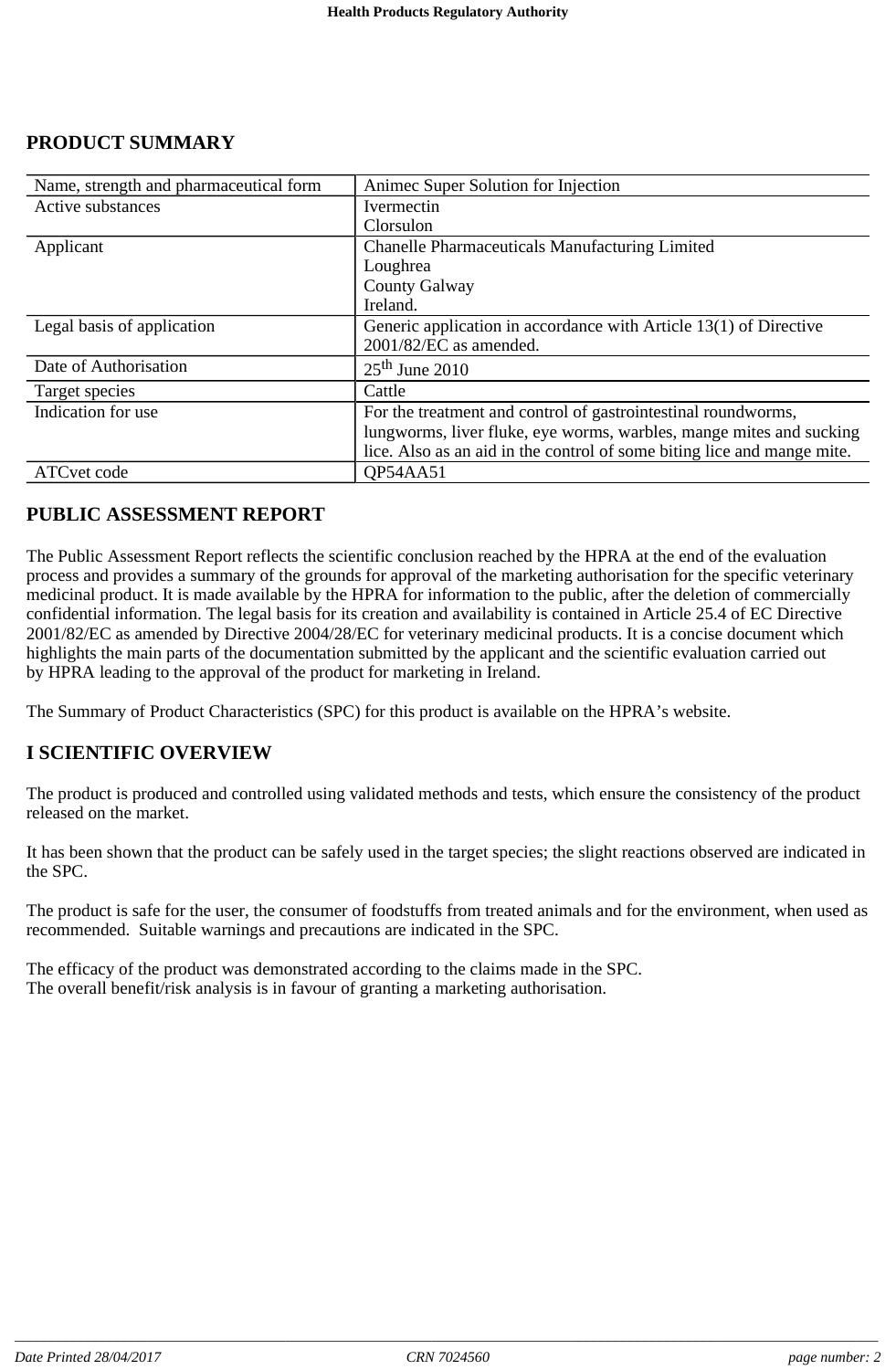## **II QUALITY ASPECTS**

## *A. Qualitative and Quantitative Particulars*

The product contains the active substances ivermectin (10 mg/ml) and clorsulon (100 mg/ml) and the excipients glycerol formal and propylene glycol.

The container/closure system consists of 50 ml, 250 ml and 500 ml HDPE containers with siliconised bromobutyl rubber stoppers.

The product is an established pharmaceutical form and its development is adequately described in accordance with the relevant European guidelines.

#### *B. Method of Preparation of the Product*

The product is manufactured fully in accordance with the principles of good manufacturing practice at a licensed manufacturing site.

Process validation data for the manufacturing process has been presented in accordance with the relevant European guidelines.

## *C. Control of Starting Materials*

The active substances are ivermectin and clorsulon, established active substances described in the European Pharmacopoeia. The active substances are manufactured in accordance with the principles of good manufacturing practice.

The active substance specifications are considered adequate to control the quality of the material. Batch analytical data demonstrating compliance with these specifications have been provided.

*Specific Measures concerning the Prevention of the Transmission of Animal Spongiform Encephalopathies*

There are no substances within the scope of the TSE Guideline present or used in the manufacture of this product.

#### *D. Control on Intermediate Products*

Not applicable.

#### *E. Control Tests on the Finished Product*

The finished product specification controls the relevant parameters for the pharmaceutical form. The tests in the specification, and their limits, have been justified and are considered appropriate to adequately control the quality of the product.

Satisfactory validation data for the analytical methods have been provided.

Batch analytical data from the proposed production site(s) have been provided demonstrating compliance with the specification.

#### *F. Stability*

Stability data on the active substances have been provided in accordance with applicable European guidelines, demonstrating the stability of the active substances when stored under the approved conditions.

Stability data on the finished product has been provided in accordance with applicable European guidelines, demonstrating the stability of the product throughout its shelf life when stored under the approved conditions.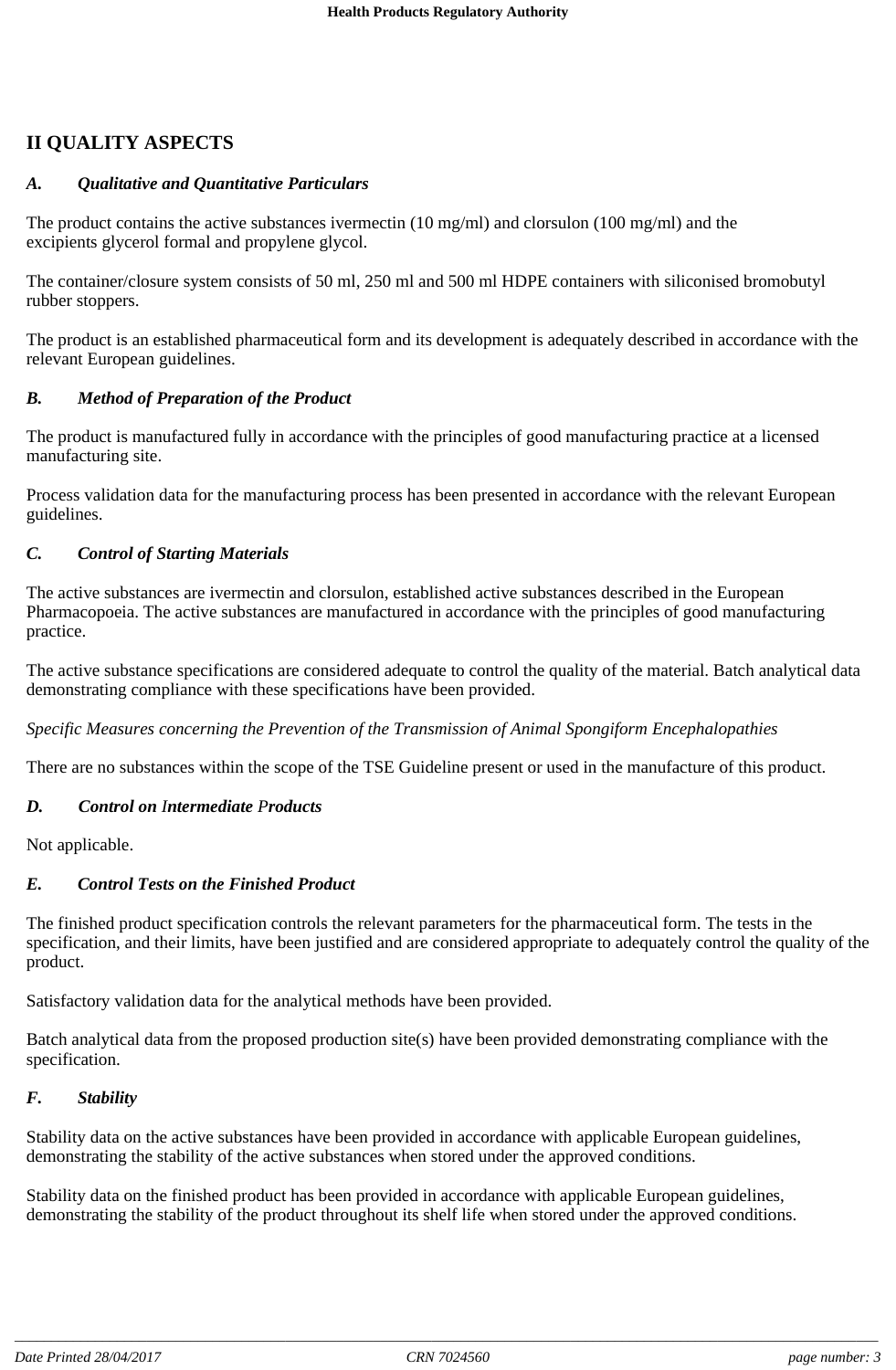#### *G. Other Information*

Not applicable.

#### **III SAFETY AND RESIDUES ASSESSMENT (PHARMACO-TOXICOLOGICAL)**

As this is a generic application according to Article 13(1), and bioequivalence with a reference product has been demonstrated, results of pharmacological tests are not required.

A bioequivalence study was conducted demonstrating that this product was bioequivalent to the reference product, Ivomec Super, when administered by the subcutaneous route, to cattle at a dose of 200 µg/kg ivermectin and 2 mg/kg clorsulon.

The pharmacological aspects of this product are identical to the reference product.

Warnings and precautions as listed on the product literature are the same as those of the reference product and are adequate to ensure safety of the product to users / the environment / consumers.

#### *Toxicological Studies*

As this is a generic application according to Article 13(1), and bioequivalence with a reference product has been demonstrated, results of toxicological tests are not required.

The toxicological aspects of this product are identical to the reference product.

Warnings and precautions as listed on the product literature are the same as those of the reference product and are adequate to ensure safety of the product to users / the environment / consumers.

A bioequivalence study was conducted demonstrating that this product was bioequivalent to the reference product, Ivomec Super, when administered by the subcutaneous route, to cattle at a dose of 200 µg/kg ivermectin and 2 mg/kg clorsulon.

#### *User Safety*

Warnings and precautions as listed on the product literature are adequate to ensure safety to users of the product.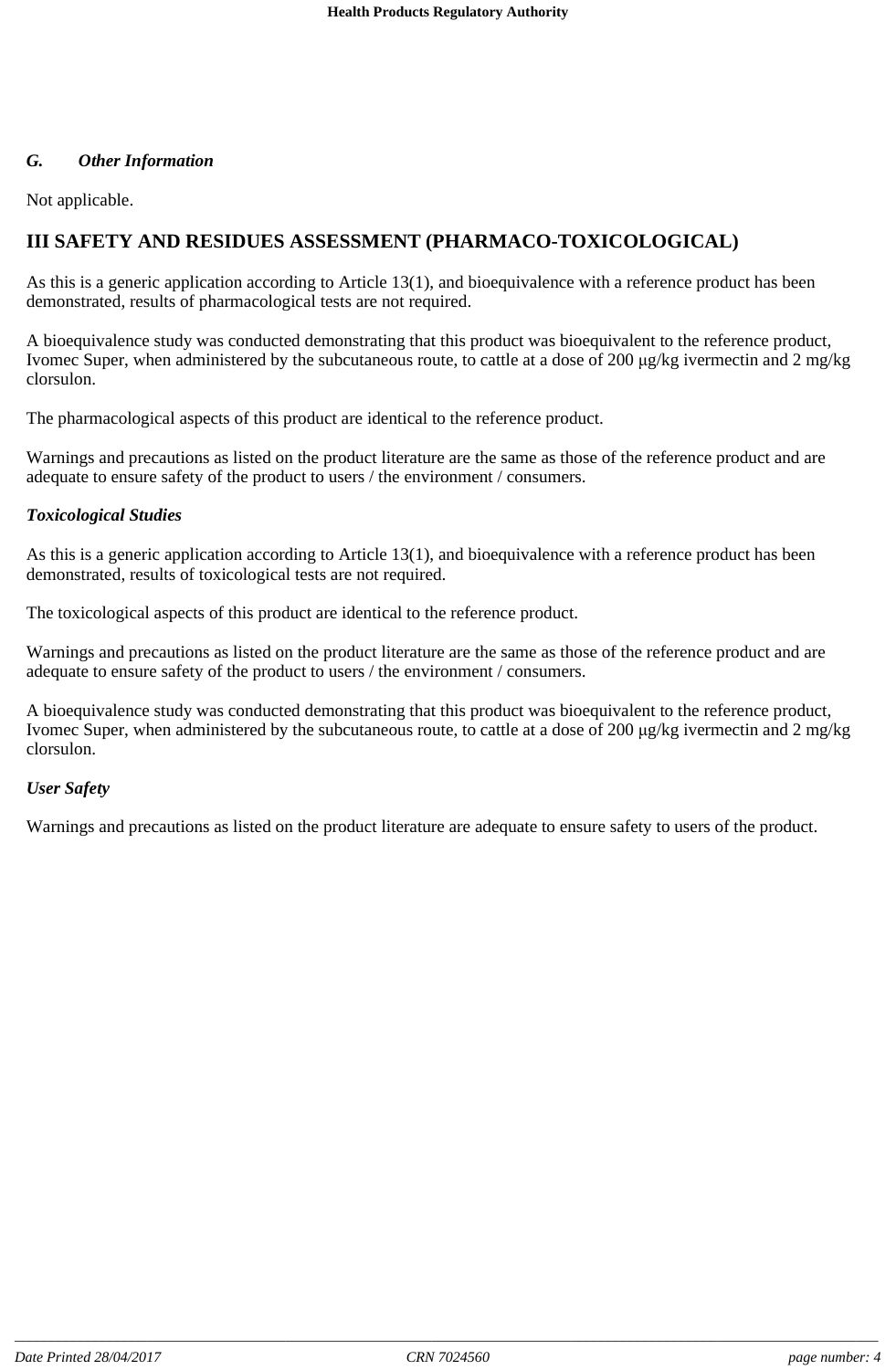#### *Environmental Risk Assessment*

The applicant provided a first phase environmental risk assessment in compliance with the relevant guideline which showed that further assessment was required. The assessment concluded that there may be a potential risk to dung fauna with a potential risk to water and sediment dwelling organisms and fish. It was concluded that these products do not pose an unacceptable risk to the environment.

Warnings and precautions as listed on the product literature are adequate to ensure safety to the environment when the product is used as directed.

#### *III.B Residues Documentation*

#### *Residue Studies*

Residue depletion studies using the final formulation have also been conducted in cattle. Samples of tissues were taken from animals at several time points. Results show that residues depleted to below the MRL in all tissues before the end of the withdrawal period. Statistical analysis of the results was used to set the withdrawal period.

#### *MRLs*

Ivermectin and clorsulon are listed in Table 1 of the Annex of Council Regulation 37/2010. The marker substance for ivermectin is 22, 23-dihydroavermectin B1a. The marker substance for clorsulon is clorsulon.

|            | <b>IVERMECTIN</b> (microg/kg) | <b>CLORSULON</b> (microg/kg) |
|------------|-------------------------------|------------------------------|
| Muscle     | 30                            | 35                           |
| Liver      | 100                           | 100                          |
| Kidney     | 30                            | 200                          |
| Fat / skin | 100                           | -                            |
| Milk       | $\overline{\phantom{a}}$      | 16                           |

#### *Withdrawal Periods*

A Commission Decision relating to the Article 35 referral for ivermectin was published on 1<sup>st</sup> October 2009. This decision gave effect to the Opinion of the Committee for Medicinal Products for Veterinary Use reached on 5<sup>th</sup> June 2009 which concluded that:

 A withdrawal period of 66 days for cattle should be established for products containing ivermectin in combination with clorsulon as a second active substance.

In line with the outcome of this referral procedure, a withdrawal period of 66 days was established for meat in cattle for this product.